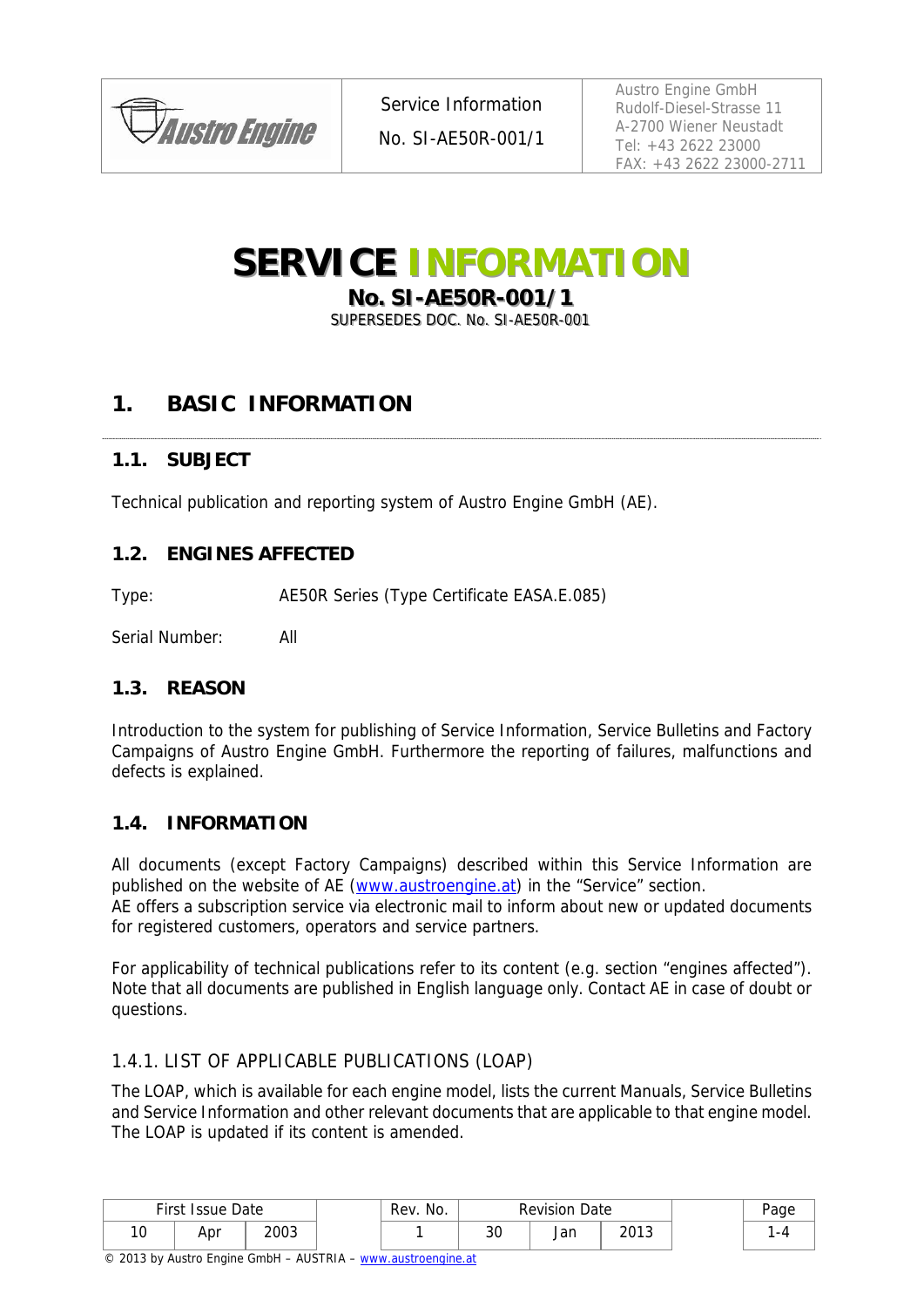

No. SI-AE50R-001/1

## 1.4.2. SERVICE INFORMATION (SI)

The content of a Service Information is usually of informative nature and no direct action is associated with it unless a referenced document requires such actions.

A Service Information is typically issued if:

- Instructions for continued airworthiness of a built-in part/equipment from an external manufacturer are found to be applicable and a check for feasibility and compatibility has been conducted. This is especially done in cases where the manufacturer has no adequate system for distributing this kind of information to the known operators or if the time of compliance is unusually short. Please note that this is a service by AE and does not constitute that operators of AE products do not have to check for instructions for continued airworthiness for built-in parts/equipment.
- Additional technical information has to be forwarded to operators of AE products, which are not contained in the standard documentation (e.g. precautions to avoid errors, recommendation for maintenance, aso.).

The numbering scheme for AE Service Information is as follows:

SI-AE50R-zzz(/r)

zzz……………… Consecutive number

r………………… Revision number, starting with "1" for the first revision of an already released Service Information. Thereafter in ascending numerical order. Note: Typically there is no revision service for Service Information.

### 1.4.3. SERVICE BULLETIN (SB)

Service Bulletins are used to communicate changes or additional inspections applicable to engines already in service. AE distinguishes the following types of Service Bulletins:

| Alert SB     | ASB        | An ASB is issued, if there is an immediate potential<br>hazard. The instructions given in the SB must be<br>carried out immediately. It is recommended to print<br>this type of service bulletin on colored paper.<br>Compliance with this type of SB is compulsory to be<br>eligible for warranty.                              |
|--------------|------------|----------------------------------------------------------------------------------------------------------------------------------------------------------------------------------------------------------------------------------------------------------------------------------------------------------------------------------|
| Mandatory SB | <b>MSB</b> | A MSB is issued, if there is no immediate potential<br>hazard. Non-compliance with the instructions of the<br>SB will cause the safety of the engine to be reduced<br>or endangered. The actions to be done are linked to<br>a time of compliance. Compliance with this type of<br>SB is compulsory to be eligible for warranty. |

| First Issue Date |     | Rev. No. | <b>Revision Date</b> |         |     | Page |  |
|------------------|-----|----------|----------------------|---------|-----|------|--|
| 10               | Apr | 2003     |                      | ົ<br>υc | Jan | 2013 |  |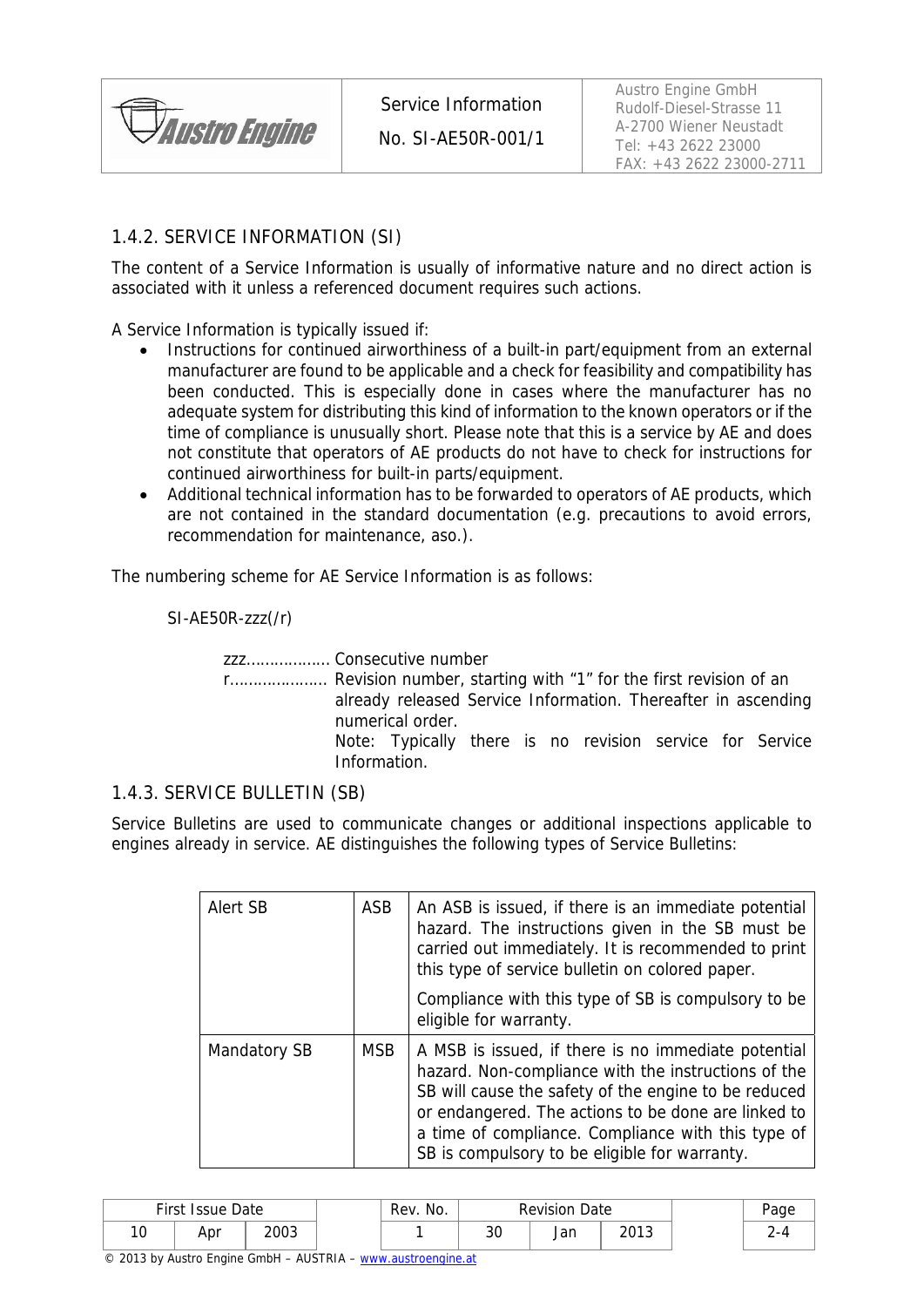|                      | Service Information | Austro Engine GmbH<br>Rudolf-Diesel-Strasse 11                                |
|----------------------|---------------------|-------------------------------------------------------------------------------|
| <b>Austro Engine</b> | No. SI-AE50R-001/1  | A-2700 Wiener Neustadt<br>Tel: +43 2622 23000<br>$FAX: +43, 2622, 23000-2711$ |

| Recommended SB     | <b>RSB</b> | A RSB contains recommendations of AE. Non-<br>compliance with this SB has no impact on flight<br>safety. Compliance with this SB is of advantage for<br>the operator (for example lower operating costs,<br>etc.). AE reserves the right to void continued<br>warranty coverage in the area affected by this type<br>of SB if it is not incorporated. |
|--------------------|------------|-------------------------------------------------------------------------------------------------------------------------------------------------------------------------------------------------------------------------------------------------------------------------------------------------------------------------------------------------------|
| <b>Optional SB</b> | <b>OSB</b> | An OSB is used to inform the operator of a product of<br>AE about the possible installation of additional<br>equipment or retrofit of a product improvement.                                                                                                                                                                                          |

The numbering scheme for AE Service Bulletins is as follows:

xSB-AE50R-zzz(/r)

| xSB | Type of Service Bulletin (see table above).                                       |
|-----|-----------------------------------------------------------------------------------|
|     | zzz Consecutive number                                                            |
|     | already released Service Information. Thereafter in ascending<br>numerical order. |

#### 1.4.4. FACTORY CAMPAIGN (FC)

A Factory Campaign is used to communicate necessary changes or additional inspections to a very limited number of engines already in service. A FC has the status of a mandatory Service Bulletin. The Customer Support department of AE coordinates the campaign with the operator(s) of the affected engine(s).

#### 1.4.5. ILLUSTRATED PARTS CATALOGUE (IPC)

Currently no IPC for the AE50R engine series is available.

For identification of spare parts or related questions contact the customer support of AE.

|            | First Issue Date<br>Rev. No.<br><b>Revision Date</b> |      | Page |  |          |     |      |  |
|------------|------------------------------------------------------|------|------|--|----------|-----|------|--|
| 1 O<br>ט ו | Apr                                                  | 2003 |      |  | ົດ<br>ა∪ | Jan | 2013 |  |